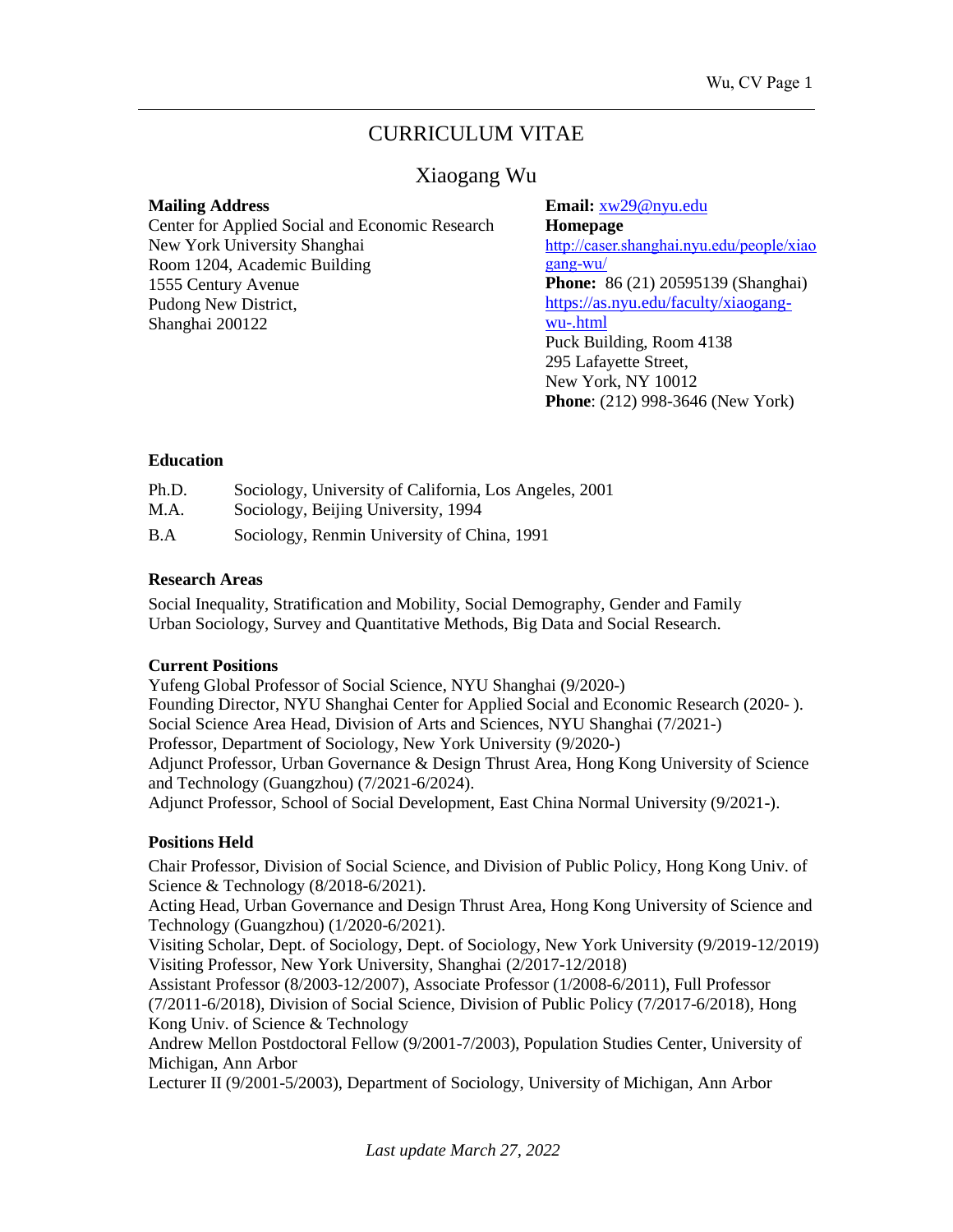Staff Research Associate II (6/1998-9/2000), Institute for Social Science Research, UCLA

Staff member/Speech Writer (7/1994-4/1996), the Research Office for the Mayor, Shanghai Municipal Government, China.

### **Honors and Awards**

Global Scholar, Princeton University (9/1/2020 to 6/30/2024). Guest Lecturer, Schwarzman College, Tsinghua University (11/28-30-12/18/2018) Inaugural President, the International Chinese Sociological Association (2018-) Elected board member, International Sociological Association-Research Committee on Social Stratification and Mobility (RC28) (2018-2022). Founding Member, Princeton Research Network on Contemporary China, Paul and Marcia Wythes Center on Contemporary China, Princeton University (2018-). Member, the Consolidator Grants Evaluation Panel (Social Sciences and Humanities), European Research Council, Brussel, Belgium (2017-2019, 2021-2023). Eastern Scholar Visiting Chair Professor, Shanghai University. Yixin Visiting Chair Professor, Nanjing University. Prestigious Fellowship Scheme under Humanities and Social Sciences Panel, Research Grants Council, Hong Kong, 2012-2013. K. C. Wong Education Foundation Academic Exchange Award, 2007 Asia and Asian American Early Career Award, American Sociological Association, 2007. Best Research Paper Award, Asia and Asian America Section, American Sociological Association, 2006. US National Academy of Education/Spencer Post-doctoral Research Fellowship (2006-2007). Andrew Mellon Postdoctoral Fellowship (2001-2003).

**Articles in English Academic Journals** Google Scholar Citations: **5281**, h-index: **31**, i10-

index: **79;** Web of Science Citations: **1745,** h-index is **21**).

68. Miao, Jia, and **Xiaogang Wu** and Donglin Zeng. 2022. "Promoting Aging in Place in Hong Kong: Neighborhood Social Environment and Depression among Older Adults" *Journal of Asian Public Policy* <https://doi.org/10.1080/17516234.2022.2040087>

67. Miao, Jia, and **Xiaogang Wu**. 2022. "Social Consequences of Homeownership: Evidence from the Home Ownership Scheme in Hong Kong" *Social Forces* <https://doi.org/10.1093/sf/soac011>

66. **Wu, Xiaogang**, Maocan Guo 2022. "Higher Education Expansion and Changing College Wage Premium in Hong Kong, 1976-2016" *Chinese Journal of Sociology* <https://doi.org/10.1177/2057150X211073453>

65. Hu, Anning and **Xiaogang Wu**. 2022. "Cultural Reproduction and Cultural Mobility from a Comparative Perspective: Mechanism-based Elaboration and Decomposition." *Comparative Education Review* [in press]

64. Xu, Duoduo, **Xiaogang Wu**. 2022. "Separate and Unequal: Hukou, School segregation, and Educational inequality in urban China" *Chinese Sociological Review* <https://doi.org/10.1080/21620555.2021.2019007>

63. Zeng, Donglin, **Xiaogang Wu** and Zhuoni Zhang. 2022. "Residential and industrial enclaves and labor market outcomes among migrant workers in Shenzhen, China." *Journal of Ethnic and Migration Studies* Vol. 48(3):750–772. [https://doi.org/10.1080/1369183X.2020.1867522.](https://doi.org/10.1080/1369183X.2020.1867522)

62.**Wu, Xiaogang**. 2021. "Covid-19, Partisan Politics, and the Change of American Attitudes toward China: Findings from A National Longitudinal Study in the US." *Journal of Politics and*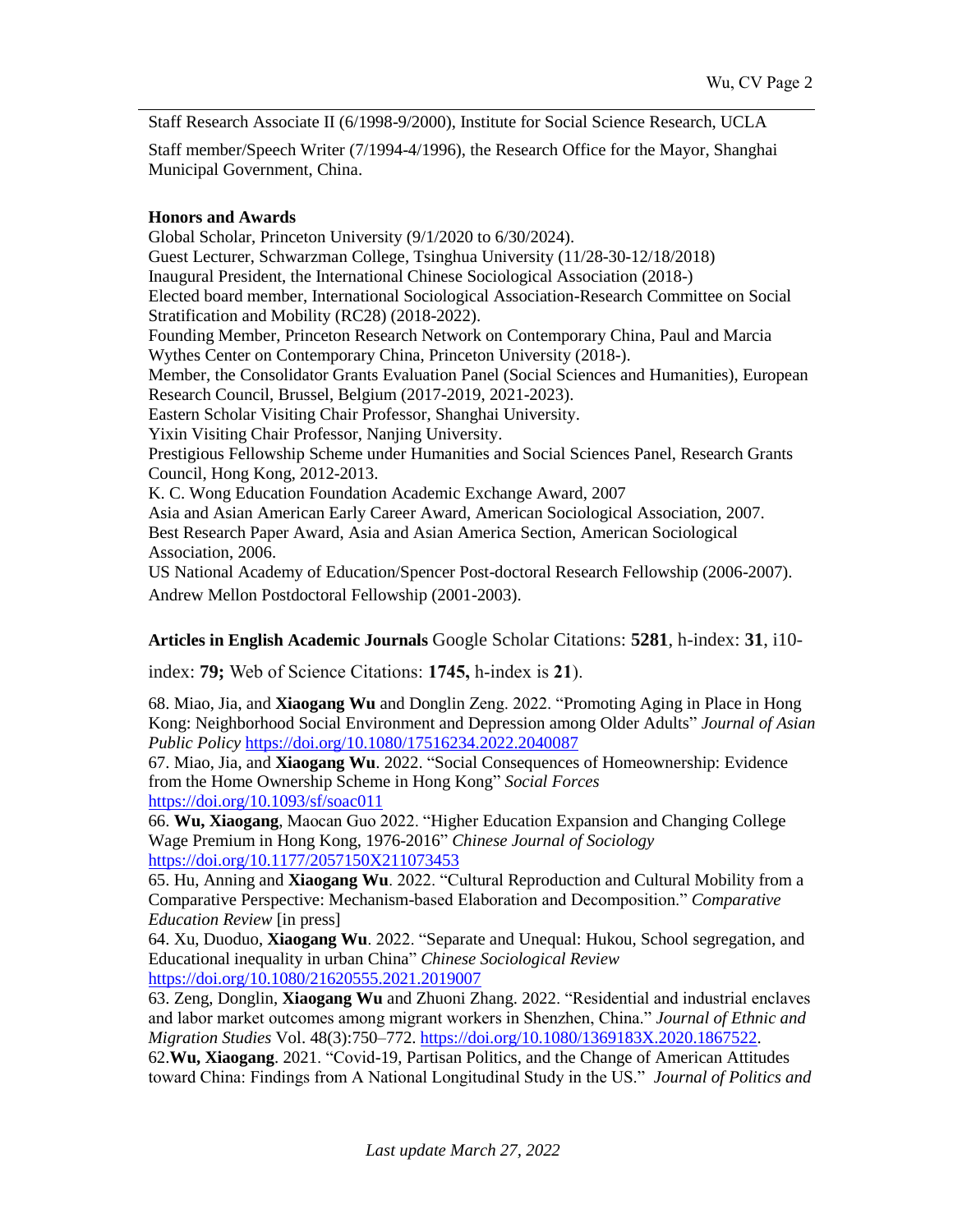*International Affairs.* Fall 2021. Vol XXVIII. No.1: 10-17. [https://issuu.com/jpia.club/docs/fall2021\\_686d66fba09203](https://issuu.com/jpia.club/docs/fall2021_686d66fba09203)

61. Hu, Anning, **Xiaogang Wu** 2021 "Cultural Capital and Elite University Attendance in China" *British Journal of Sociology of Education*, 42(8): 1265–1293

<https://doi.org/10.1080/01425692.2021.1993788>

60. Hu, Anning, **Xiaogang Wu**, Tao Chen 2021 "Changing Subjective Wellbeing across the College Life: Survey Evidence from China." *Chinese Sociological Review*, 2021, VOL. 53, NO. 4, 409-429<https://doi.org/10.1080/21620555.2021.1904389>

59. Xu, Duoduo and **Xiaogang Wu**. 2021. "From Political Power to Personal Wealth: Privatization and Elite Opportunity in Post-Reform China." *Journal of Contemporary China* 30 (132): 993-1013, [http://dx.doi.org/10.1080/10670564.2021.1893562.](http://dx.doi.org/10.1080/10670564.2021.1893562)

58. **Wu, Xiaogang**, Xiaoguang Li, Yao Lu, and Michael Hout. 2021. "Two Tales of One City: Unequal Vulnerability and Resilience to COVID-19 by Socioeconomic Status in Wuhan, China." *Research in Social Stratification and Mobility*, 72 (April 2021). doi: <https://doi.org/10.1016/j.rssm.2021.100584>

57. Zeng, Donglin and **Xiaogang Wu**. 2021 "Exposure to Suicide in Residential Neighborhood and Mental Distress Symptoms in Hong Kong: A Spatiotemporal Analysis." *Health & Place* 67 (Jan):102472. Doi: [https://doi.org/10.1016/j.healthplace.2020.102472.](https://doi.org/10.1016/j.healthplace.2020.102472)

56. He, Guangye and **Xiaogang Wu**. 2021. "Family Status and Women's Career Mobility During Urban China's Economic Transition." *Demographic Research* 44:189-224

55. Miao, Jia and **Xiaogang Wu** 2021. "Subjective wellbeing of Chinese elderly: a comparative analysis among Hong Kong, Urban China and Taiwan" *Ageing and Society* 41 (3), 686-707.

54. Hu, Anning, Grace Kao, **Xiaogang Wu**. 2020. "Can greater reliance on test scores ameliorate the association between family background and access to post-collegiate education? Survey evidence from the Beijing College Students Panel survey" *Social Science Research* 88-89 (May-July) 102425

53. Bai, Xue, Zhonglu Li, Juan Chen, Chang Liu and **XiaogangWu**. 2020 "Socioeconomic Inequalities In Mental Distress And Life Satisfaction Among Older Chinese Men and Women: The Role of Family Functioning." *Health & Social Care in the Community* 28 (4), 1270-1281 52. He, Guangye and **Xiaogang Wu**. 2019. "Foreign Domestic Helpers Hiring and Women's Labor Supply in Hong Kong" *Chinese Sociological Review* 51(4):397-420

51. Chen, Wei, **Xiaogang Wu** and Jia Miao. 2019 "Housing and Subjective Class Identification in Urban China" *Chinese Sociological Review* 51(3): 221-250.

50. Chen, Juan, Zhonglu Li, Duoduo Xu and **Xiaogang Wu** 2019. "Effects of Neighborhood Discrimination Towards Mainland Immigrants on Mental Health in Hong Kong." *International Journal of Environmental Research and Public Health*. 16(6)

49. Hu, Anning and **Xiaogang Wu** 2019. "Parental Education and College Students' Attitudes toward Love: Survey Evidence from China." *Journal of Marriage and Family* 81 (3), 584-600 48. **Wu, Xiaogang.** 2019 "Inequality and Social Stratification in Post-socialist China." *Annual Review of Sociology* 45, 363-382

47. Chen, Juan, Duoduo Xu and **Xiaogang Wu**. 2019. "Seeking Help for Mental Health Problems in Hong Kong: The Role of Family." *Administration and Policy in Mental Health and Mental Health Services Research* 46(2):220-237

46. Hu, Anning and **Xiaogang Wu.** 2019. "Science or Liberal Arts? Family Background, Cultural Capital, and College Major Choice in China" *British Journal of Sociology* 70(1):190-213 45. Miao, Jia, **Xiaogang Wu**, and Xiulin Sun. 2019. "Neighborhood, social cohesion, and the Elderly's depression in Shanghai" *Social Science and Medicine* 229: 134-143

44. Li, Zhonglu, and **Xiaogang Wu** 2018. "Social Policy and Political Trust: Evidence from the New Rural Pension Scheme (NRPS) in China" *The China Quarterly* 235 (Sep):644-668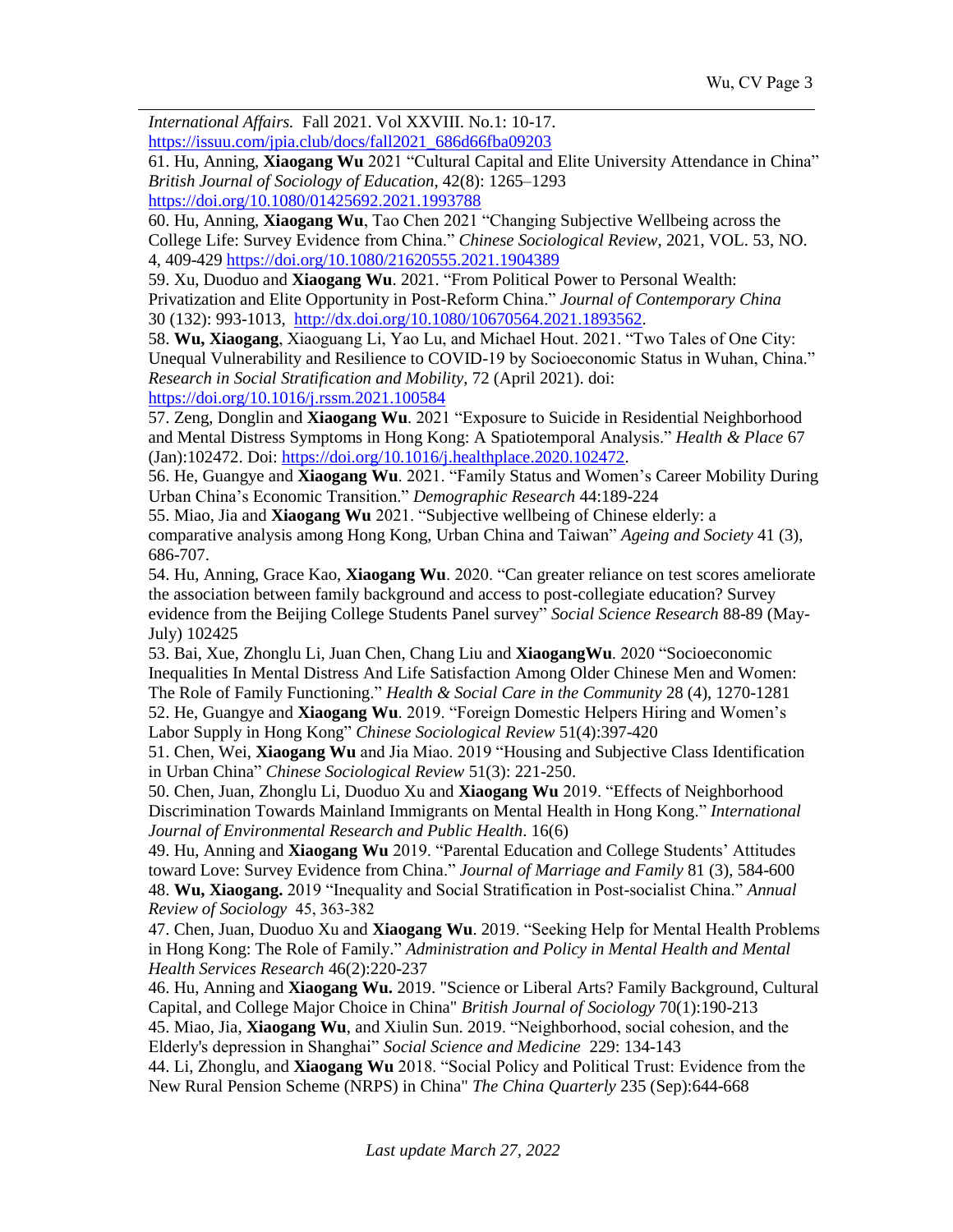43. **Wu, Xiaogang**, Zhonglu Li, and Nan Wang 2018. "Independent Freshman Admission Program (IFAP) in China's Higher Education: Evidence from Three National Elite Universities in Beijing" *Chinese Sociological Review* 51 (1): 1-28

42. Ji, Yingchun,and **Xiaogang Wu**. 2018. "New Gender Dynamics in Post-Reform China: Family, Education, and Labor Market." *Chinese Sociological Review* 50 (3): 231-239

41. **Wu, Xiaogang** and Guangye He. 2018 "Ethnic Autonomy and Ethnic Inequality: An Empirical Assessment of Ethnic Policy in Urban China." *China Review* 18(2) :185-215 40. He, Guangye and **Xiaogang Wu** 2018. "Dynamics of Gender Earnings Inequality in Reform-

Era Urban China." *Work, Employment and Society* 32(2):726-746

39. Xu, Duoduo, **Xiaogang Wu**, Zhuoni Zhang and Jaap Dronkers 2018. "Not a Zero-Sum Game: Migration and Child Wellbeing in Contemporary China." *Demographic Research* 38: 692-726

38. **Wu, Xiaogang** and Bingdao Zheng. 2018. "Household Registration, Urban Status Attainment, and Social Stratification in Contemporary Urban China." *Research in Social Stratification and Mobility* 53 (2018): 40–49

37. **Wu, Xiaogang** and Jun Li 2017. "Income Inequality, Economic Growth, and Subjective Wellbeing: Evidence from China." *Research in Social Stratification and Mobility* 52 (Dec): 49-58 36. Zhou, Muzhi, **Xiaogang Wu**, and Guangye He. 2017. "Marriage in an immigrant society" Education and the Transition to First Marriage in Hong Kong" *Demographic Research* 37:567- 598

35. Zhang, Zhuoni, Shige Song, and **Xiaogang Wu** 2017. ""Exodus from Hunger: The Long-Term Health Consequences of the 1959–1961 Chinese Famine" *Biodemography & Social Biology* 63(2):148-166

34. Ji, Yinchun, **Xiaogang Wu**, Shengwei Sun and Guangye He. 2017 "Unequal Care, Unequal Work: Towards a More Comprehensive Understanding of Gender Inequality in Post-Reform China." *Sex Roles* 77:765-778

33**. Wu, Xiaogang** 2017. "Higher education, elite formation and social stratification in contemporary China: Preliminary findings from the Beijing College Students Panel Survey." *Chinese Journal of Sociology* 3(1): 3-31.

32. He, Guangye and **Xiaogang Wu** 2017. ""Marketization, Occupational Segregation, and Gender Earnings Inequality in Urban China." *Social Science Research* 65:99-111

31. Xu, Duoduo and **Xiaogang Wu**. 2017. "The Rise of the Second Generation: Aspirations, Motivations and Academic Success of Chinese Immigrants' Children in Hong Kong" *Journal of Ethnic and Migration Studies* 34(7): 1164-1189

30. Zhang, Zhuoni and **Xiaogang Wu** 2017. "Occupational Segregation and Earnings Inequality: Rural Migrants and Local Workers in Urban China." *Social Science Research* 61:57-74

29. Miao, Jia and **Xiaogang Wu** 2016. "Urbanization, Socioeconomic Status, and Health Disparity in China." *Health & Place* 42(1):87-95

28. **Wu, Xiaogang** and Guangye He 2016 "Changing Ethnic Stratification in Contemporary China" *Journal of Contemporary China* 25(102): 938-954

27. **Wu, Xiaogang** 2016. "Hong Kong Panel Study of Social Dynamics [HKPSSD]: Research Designs and Data Overview." *Chinese Sociological Review* 48(2): 162–184.

26. **Wu, Xiaogang** and Zhuoni Zhang. 2015. "Population migration and children's school enrollments in China, 1990–2005." *Social Science Research* 53 (2015):177-190.

25. **Wu, Xiaogang** and Guangye He. 2015. "The Evolution of Population Census Undertakings in China, 1953–2010" *The China Review* 15 (Spring), 203–238.

24. **Wu, Xiaogang** 2015. "Towards a Professional Sociology on China" *Chinese Journal of Sociology* 1: 6-14.

23. **Wu, Xiaogang** and Xi Song. 2014. "Ethnic Stratification amid China's Economic Transition: Evidence from the Xinjiang Uyghur Autonomous Region." *Social Science Research* 44:158-172 22. **Wu, Xiaogang**, Hua Ye and Guangye He. 2014 "Fertility Decline and Women's Empowerment in China." *Chinese Sociological Review* 46(3): 3-25.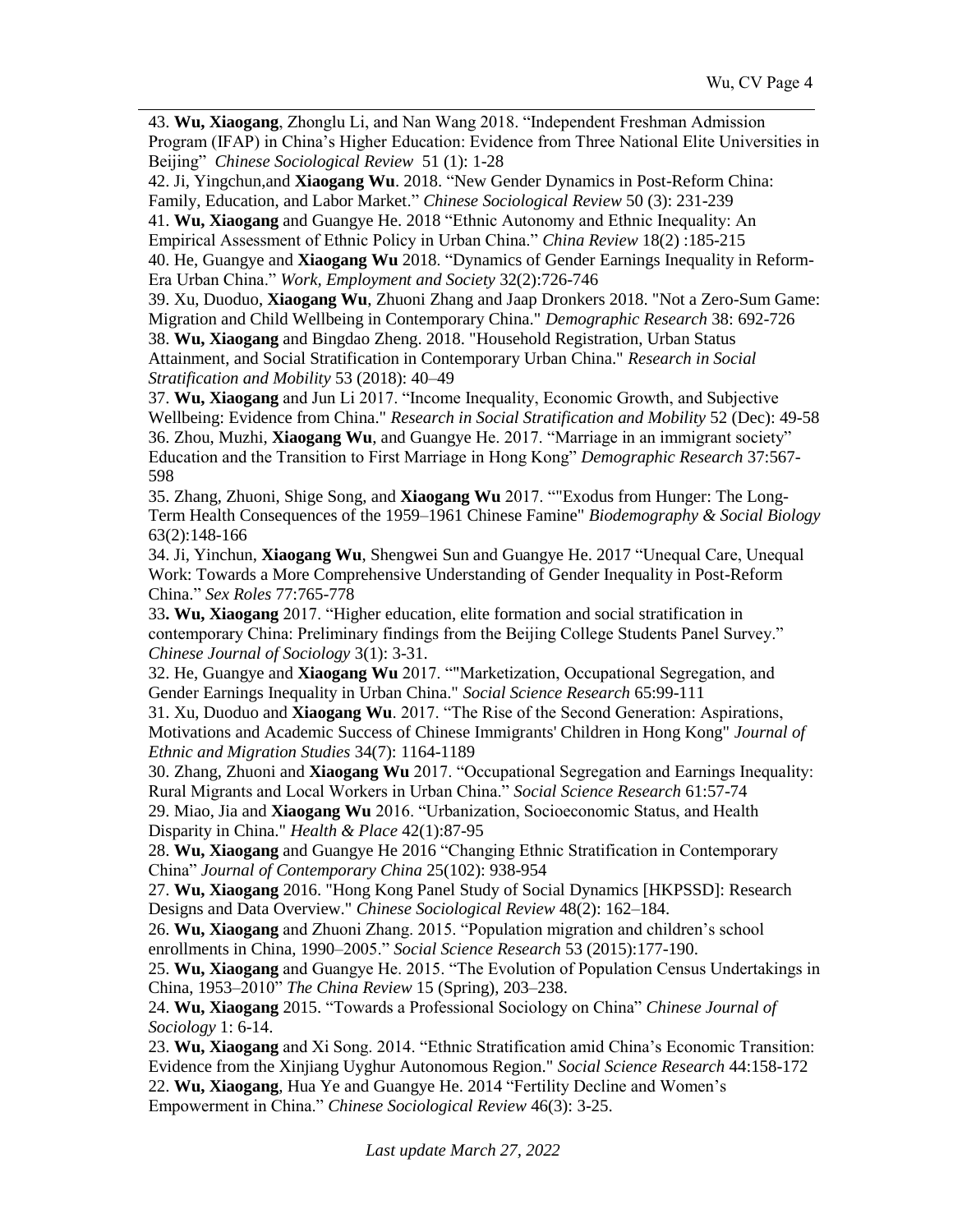21. **Wu, Xiaogang** 2013 "Redrawing the Boundary: Work Units and Social Stratification in Urban China." *Chinese Sociological Review* 45(4): 6-28.

20. **Wu, Xiaogang** and Jinghua Cheng. 2013. "New Middle Class and the Rule of Law in China." *China Review* 13 (1) Spring issue: 43-70.

19. Jansen, Wim and **Xiaoggang Wu**. 2012. "Income Inequality in Urban China, 1978-2006." *Chinese Sociological Review* 45(1):3-27.

18. James Kung, **Xiaogang Wu** and Yuxiao Wu 2012 "Inequality of Land Tenure and Revolutionary Outcome: An Economic Analysis of China's Land Reform of 1946-1952" *Explorations in Economic History* 49(4): 482-497.

17. **Wu, Xiaogang** 2011. "The Household Registration System and Rural-Urban Educational Inequality in China." *Chinese Sociological Review* 44(2):31-51.

16. Zhang, Zhuoni and **Xiaogang Wu** 2011. "Social Change, Cohort Quality, and Economic Adaptation of Chinese Immigrants in Hong Kong, 1991-2006." *Asian and Pacific Migration Journal* 20(1):1-29.

15. **Wu Xiaogang.** 2010. "Economic Transition, School Expansion and Educational Inequality in China, 1990-2000." *Research in Social Stratification and Mobility* 28 (2010): 91-108

14. **Wu, Xiaogang** and Zhuoni Zhang. 2010. "Changes in Educational Inequality in China, 1990- 2005: Evidence from the Population Census Data." *Research in Sociology of Education* 17:123- 152.

13. **Wu, Xiaogang** 2009. "Voluntary and Involuntary Job Mobility and Earnings Inequality in Urban China, 1993-2000." *Social Science Research* 39(2010):382-395

12. **Wu, Xiaogang.** 2009 "Introduction: Culture, Institution, and Social Stratification: Towards a Comparative Study of Chinese Societies." *Social Transformations in Chinese Societies* 5: 1-16

11. Lin, Thung-hong and **Xiaogang Wu.** 2009. "The Transformation of the Chinese Class Structure, 1978-2005." *Social Transformations in Chinese Societies* 5:81-116

10. Yu Xie, Qing Lai, and **Xiaogang Wu.** 2009. "*Danwei* and Social Inequality in Contemporary Urban China." *Research in Sociology of Work* 19: 283–308.

9. **Xiaogang Wu.** 2009. "Income Inequality and Distributive Justice: A Comparative Analysis of Mainland China and Hong Kong." *The China Quarterly* 200 (Fall): 1033-1052 8. Xie, Yu and **Xiaogang Wu**. 2008 "*Danwei* Profitability and Earnings Inequality in Urban China." *The China Quarterly* 195 (September): 558-81.

7. **Wu, Xiaogang.** 2007 "Family Resources and Educational Stratification: The Case of Hong Kong, 1981-2001" *Social Transformations in Chinese Societies* Volume 3: 173-201.

6. **Wu, Xiaogang** and Donald J. Treiman. 2007. "Inequality and Equality under Chinese Socialism: The *Hukou* System and Intergenerational Occupational Mobility." *American Journal of Sociology* 113(2):415-45.

5. **Wu, Xiaogang.** 2006. "Communist Cadres and Market Opportunities: Entry to Self-Employment in China, 1978-1996."*Social Forces* 85 (1): 389-411.

4. Xie, Yu and **Xiaogang Wu** 2005. "Market Premium, Social Process, and Statisticism." *American Sociological Review* 70: 865-70.

3. **Wu, Xiaogang** and Donald Treiman. 2004. "The Household Registration System and Social Stratification in China, 1955-1996." *Demography* 41(2):363-384.

2. **Wu, Xiaogang** and Yu Xie. 2003. "Does the Market Pay Off? Earnings Inequality and Returns to Education in Urban China." *American Sociological Review* 68:425-442.

2006, reprinted Pp 142-159 in *Modern Classics in the Economics of Education*, edited by Clive Belfield, Cheltenham, UK: Edward Elgar Publishing Ltd.

1. **Wu, Xiaogang**. 2002. "Work Units and Income Inequality: The Effect of Market Transition in Urban China." *Social Forces* 80(3): 1069 –99.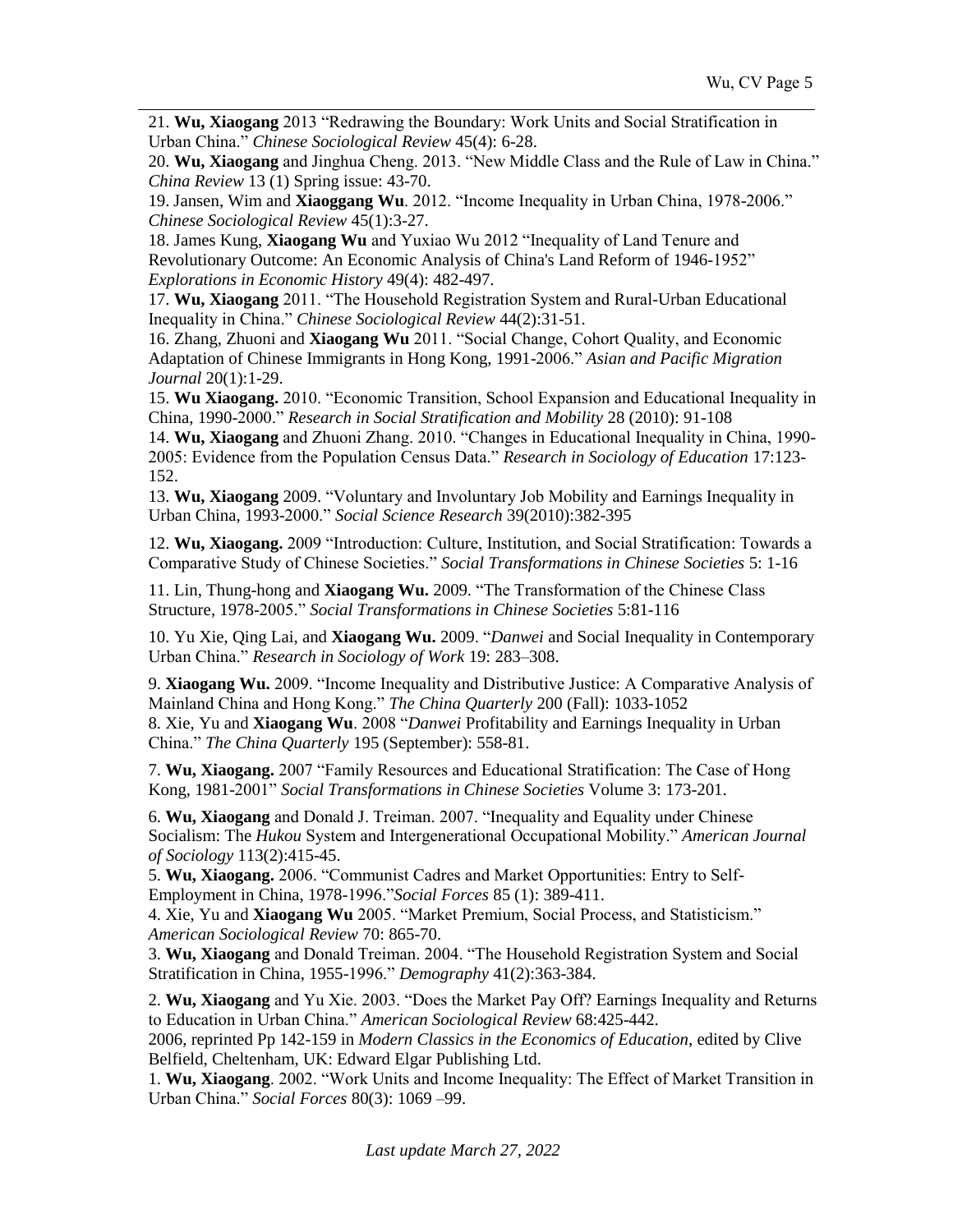## **Edited Book/Journals**

4. *Chinese Sociological Review* 2011-2022 (Vol 44-Vol 54)

3. **Wu, Xiaogang** (eds). 2011. *Quantitative Methods in Social Science*. (8 volumes). Shanghai: Century Publishing House, Truth and Wisdom Press: [in Chinese].

2. **Wu Xiaogang** (guest editor). 2009. *Social Stratification in Chinese Societies* (Special Issue of *Social Transformation of Chinese Societies*). Leidon, Brill.

1. Bian Yanjie, **Xiaogang Wu** and Lulu Li (eds.) 2008. *Social Stratification and Mobility: New Advancement in China Studies.* Beijing:Renmin University Press. [in Chinese].

## **Book Chapters, Editorial and Others**

15. **Wu, Xiaogang**, Maocan Guo. 2022. "Who Rises Higher in First Job Attainment? Trends and Patterns of School-to-Work Transition in Hong Kong" a book chapter in *Transition to Adulthood in East Asia*, Edited by Chin-chun Yi and Ming-chang Tsai, Springer [in press].

14. Kan, Man Yee., Guangye He., and **Xiaogang Wu** 2021, "Satisfaction with Family Status and Housework Participation in Modern China", Kan, M.-Y. and Blair, S.L. (Ed.) *Chinese Families: Tradition, Modernisation, and Change* (Contemporary Perspectives in Family Research, Vol. 16), Emerald Publishing Limited, pp. 65-87. Doi: [https://doi.org/10.1108/S1530-](https://doi.org/10.1108/S1530-353520210000016004) [353520210000016004](https://doi.org/10.1108/S1530-353520210000016004)

13. **Wu, Xiaogang** 2017. "Household Registration" in *The Blackwell Encyclopedia of Sociology* (George Ritzer, ed.). Blackwell

12. **Wu, Xiaogang**. 2015. "Left-Behind Children: Who to Blame?" China Policy Institute: Analysis [https://cpianalysis.org/2015/07/13/who-to-blame-whose-shame-left-behind-and](https://cpianalysis.org/2015/07/13/who-to-blame-whose-shame-left-behind-and-migrant-childrens-education-problem-in-china/)[migrant-childrens-education-problem-in-china/](https://cpianalysis.org/2015/07/13/who-to-blame-whose-shame-left-behind-and-migrant-childrens-education-problem-in-china/)

11. Zhang, Zhuoni and **Xiaogang Wu** 2015. "The Growth of Chinese Professionals: A New Middle Class in the Making." Pp 292-313 in *Handbook of Class and Social Stratification in China* edited by Yingjie Guo, Edward Elgar.

10. Ip, Joanne and **Xiaogang Wu** 2012. "Subjective Well-being of the Post-80s Generation in Hong Kong: Implications for Social and Political Stability." Pp 311-338 *in The Psychological Well-Being of East Asian Youth,* Edited by Chin Chun Yi*,* Springer.

9. **Wu, Xiaogang.** 2011 "New Bottle, Still Old Wine? Social Change, China and Sociology." *Chinese Sociological Review* 44(1): 3-7.

8. **Wu, Xiaogang**. 2011. "Three Decades of Social Changes in China, 1978-2008," a chapter in *Handbook of Contemporary China*. Edited by Alvin So and William Tay, World Scientific.

7. **Wu, Xiaogang**. 2011. "Inequality and Equity in Income Distribution: Hong Kong and Mainland China in Comparative Perspective" Pp. 277-311 in *Hong Kong Divided: Structures of Social Inequality in the Twentieth-First Century* edited by Stephen Chiu and SL Wong. Hong Kong Institute of Asia Pacific Studies, Chinese University of Hong Kong.

6. Guo, Maocan **and Xiaogang Wu** 2010. "Trends in Educational Stratification in China, 1981- 2006" Pp 335-360 in *Inequality beyond Globalization*, edited by Christian Suter, volume of World Society Studies, Transaction Publishers.

5. **Wu, Xiaogang.** 2009. "Introduction." *The China Society Yearbook* (Volume 3) [An English Translation of Abridged Bluebook of Chinese Society 2008], edited by Matt Kawecki, Brill, Leiden, the Netherlands.

4. **Wu Xiaogang**. 2009. "Between Public and Professional: Chinese Sociology and the Construction of a Harmonious Society." *Footnotes*: *A Publication of American Sociological Association* May/June Issue [http://www.asanet.org/footnotes/mayjun09/intl\\_0509.html](http://www.asanet.org/footnotes/mayjun09/intl_0509.html)

3. **Wu, Xiaogang.** 2009. "Household Registration, Social Exclusion, and Rural Migrants in Chinese Cities." Pp 29-54 in *Socialist China, Capitalist China: Social-Political Conflicts under Globalization,* edited by Guoguang Wu and Helen Lansdowne, Routledge.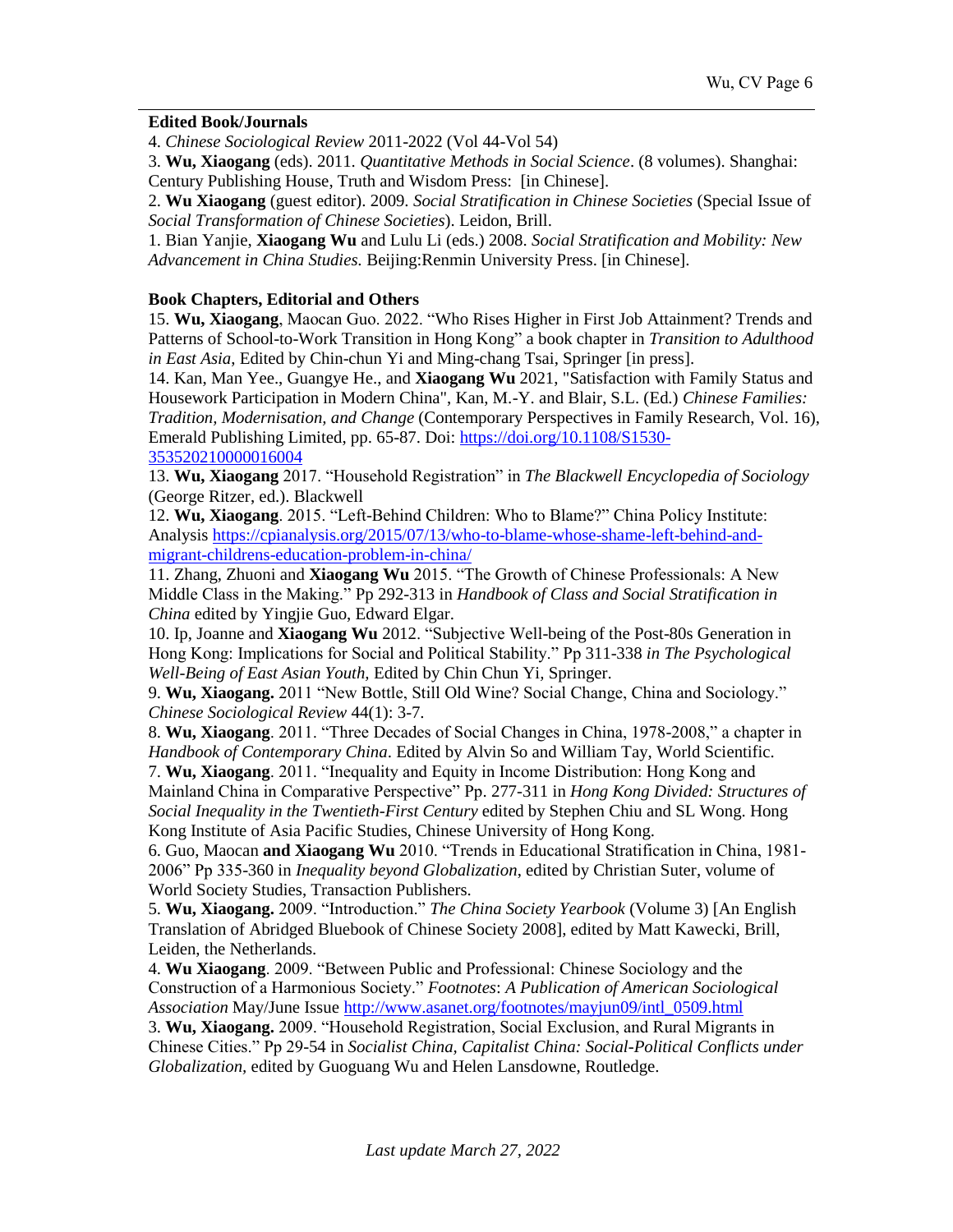2. **Wu, Xiaogang.** 2008. "Trends in Class Mobility and Education in China." Pp 105-132 in S*ocial Stratification and Social Mobility in Late-Industrializing Countries* The 2005 SSM Research Series, Volume 14, edited by Hiroshi Ishida, The 2005 SSM Research Committee, Sendai, Japan.

1. **Wu Xiaogang**. 2006. *Family Businesses in China (1978-1996): Entry and Performance,* Pp. 40-64 in *The Management and Performance of China's Domestic Private Firms: Multi-Disciplinary Perspectives*, edited by Anne S Tsui and Yanjie Bian. New York: M.E. Sharpe.

### **Book Reviews**

6. **Wu, Xiaogang**. 2020. *Fabricating Transnational Capitalism* by Lisa Rofel and Sylvia J. Yanagisako (Publisher: Duke University Press 2019), *American Journal of Sociology* 126(1):178- 180

5. **Wu, Xiaogang**. 2012. *Economic Transitions with Chinese Characteristics, vol. 2: Social Change During Thirty Years of Reform* edited by Arthur Sweetman and Jun Zhang (Publisher: McGill-Queens University Press 2009), Journal of Chinese Political Science 17:99-100 4. **Wu, Xiaogang.** 2010. *Inequality and Public Policy in China*, edited by Bjorn A Gustaffson, Li Shi, Terry Sicular (publisher: Cambridge University Press) and Creating Wealth and Poverty in Post-socialist China, edited by Deborah Davis and Wang Feng (Publisher: Stanford University Press 2009), Pacific Affairs 83(4): 753-755

3. **Wu, Xiaogang**. 2009. *Boundaries and Categories: Rising Inequality in Post*‐*Socialist Urban China*. By Wang Feng (publisher: Stanford University Press) Pp 190-192 in *China Review* 2. **Wu, Xiaogang.** 2007. The Structure and Evolution of Chinese Stratification, by Li Yi (Publisher: University Press of America), in *Contemporary Sociology* 36(2):143-144. 1. **Wu, Xiaogang**. 2006. *The State and Life Chances in Urban China: Redistribution and Stratification, 1949-1994*. by Xueguang Zhou (Publisher: Cambridge University Press), in *Social Transformations in Chinese Societies* Volume 2:219-222.

# **Research Reports (Knowledge Transfer)**

11. 2021. "香港的收入分配、贫富差距与民生问题研究:思路与对策" A Commissioned report submitted to the National Association of Hong Kong and Macau Studies.

10. 2016. "China's Population Census: Looking Ahead to 2020", A Commissioned Bilingual Report by UNFPA and UNICEF (China Office), submitted to the National Bureau of Statistics of China.

9. 2016. "Hong Kong Immigrants in Shenzhen: Current Situations and Future Challenges." A Research Report submitted to the Central Policy Unit, HKSAR.

[\(http://www.cpu.gov.hk/en/public\\_policy\\_research/pdf/2014\\_A7\\_007\\_14C\\_Final\\_Report\\_Prof\\_Wu.pdf](http://www.cpu.gov.hk/en/public_policy_research/pdf/2014_A7_007_14C_Final_Report_Prof_Wu.pdf) 8. 2015. Census Undertakings in China: 1953-2010), A Commissioned Bilingual Report by UNFPA and UNICEF (China Office), submitted to China National Bureau of Statistics of China. 7. 2015. "Dynamics of Poverty in Hong Kong: A Supplementary Survey." A Research Report

submitted to the Central Policy Unit, HKSAR.

[http://www.cpu.gov.hk/en/public\\_policy\\_research/pdf/2013\\_A7\\_005\\_14A\\_Final\\_Report\\_Prof\\_Wu.pdf](http://www.cpu.gov.hk/en/public_policy_research/pdf/2013_A7_005_14A_Final_Report_Prof_Wu.pdf)

6. 2015. "深圳市人口推算(2010-2050)(Shenzhen Population Projection, 2010-2050), A Commissioned Report Submitted to Shenzhen Municipal Bureau of Statistics.

5. 2014. "深圳市人口生命表 (2010-2050) (Life Table of Shenzhen Population, A Commissioned Report submitted to Shenzhen Municipal Bureau of Statistics).

4. 2012 "深圳市产业升级、人才发展与社会管理创新实证研究" A Commissioned Report submitted to Shenzhen Municipal Bureau of Statistics

3. 2012. "Understanding Non-engaged Youths in Hong Kong: A Mixed Method Approach" HKSAR Central Policy Unit-Commissioned Report.

2. 2010. Hong Kong's Post-80s Generation: Profiles and Predicaments. HKSAR Central Policy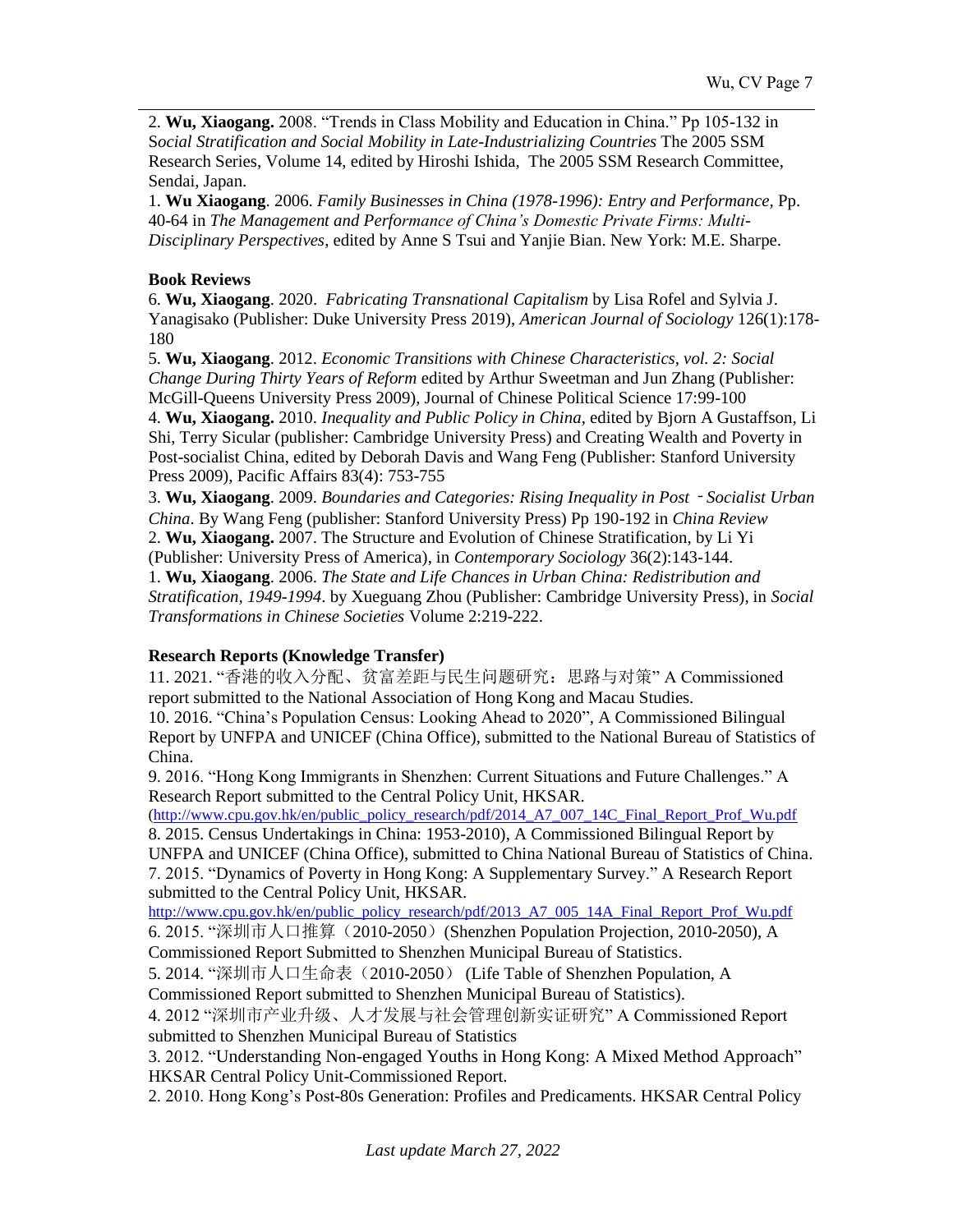Unit-Commissioned Report.

1. 2008. Social Inequality and Social Mobility in Hong Kong: A Benchmark Survey, Technical Report and User's Manual. Survey Research Center, Hong Kong University of Science and Technology.

## **Completed Working Papers (under Revision/Review)**

4. **Wu, Xiaogang Wu** and Jia Miao 2020. "Pressure Cooker or Safety Valve? The Impacts of the Occupy Central on Mental Health in Hong Kong" (Working paper).

3. Xu, Duoduo and **Xiaogang Wu** 2016. "Educational Policy, School Climate and Boys' Disadvantage in Academic Achievement: Evidence from Hong Kong." (*Comparative Education Review*, R & R)

2. **Xiaogang Wu** and Hua Ye. "Fertility Decline and Educational Gender Inequality in China." (R  $&$  R).

1. Li, Zhonglu and **Xiaogang Wu** 2018 "Does Education Foster Beliefs in Meritocracy? Evidence from China" (*Social Science Research*, R & R)

# **Work in Progress**

4. **Xiaogang Wu** "Inequality and Stratification in China" an invited chapter in the *Oxford Handbook of Social Stratification*, edited by Markus Gangl, Lucinda Platt, Javier Polavieja, and Herman van de Werfhorst

3. **Xiaogang Wu**. "Social Movement and Changing Identities in Hong Kong"

2. Lin Thung-hong and **Xiaogang Wu**. "Beyond the Market Transition: Changing Institutional Structure and Class Inequality in Contemporary China."

1. **Wu, Xiaogang** "State Socialism, Industrialism, and Market Transition: Trends in Intergenerational Social Mobility in Contemporary China."

# **External Competitive Research Grants (as PI or subaward PI):**

- 22. US National Science Foundation "Prenatal Air Pollution Exposures and Early Childhood Health and Development in South China" (NSF 1756738, Subaward from University of Pennsylvania, US\$ 169,026, 2/2021-8/2022).
- 21. Hong Kong Research Grant Council, General Research Fund "Socioeconomic Segregation, School Choice, and Geography of Educational Inequality in Hong Kong" (16600218, HKD 599,440, PI, Duoduo Xu, HKUST/HKU, Co-PI, Wu, HKD 213,700 direct cost will be subawarded to HKUST/CASER).
- 20. Hong Kong Research Grant Council, General Research Fund "The 1959–1961 Chinese Famine and Emigration to Hong Kong: A Migrant–Stayer Analysis of Famine Impact on Health and Cognitive Performance" (11611818, HKD 643,110, PI, Zhuoni Zhang, City University of Hong Kong, HKD 238,412 sub-awarded to HKUST).
- 19. Hong Kong Research Grant Council, General Research Fund "Individual Efforts or Intergenerational Responses? A Longitudinal Mixed Methods Study of Future Care Planning among Hong Kong Ageing Families" (15603818, HKD 858,084, PI, Dr. Xue Bai, Hong Kong Polytechnic University, HKD 320,000 sub-awarded to HKUST)
- 18. National Institute of Health (NIH Grant, USA (R01DA039904-01A1), "Causes and Health Consequences of Synthetic Drug Use" (Co-PI with Prof Xiushi Yang of Old Dominion University, Total Amount Awarded, US\$ 2.18 million (HK\$ 17,000,000), of which US\$ 526,154 [HK\$ 4,104,001] is awarded to HKUST).
- 17. European Research Council Start-up Grant (ERC StG 716837), "Demand for Democracy." (Co-PI with Davide Cantoni of Ludwig-Maximilians-Universität München, Total amount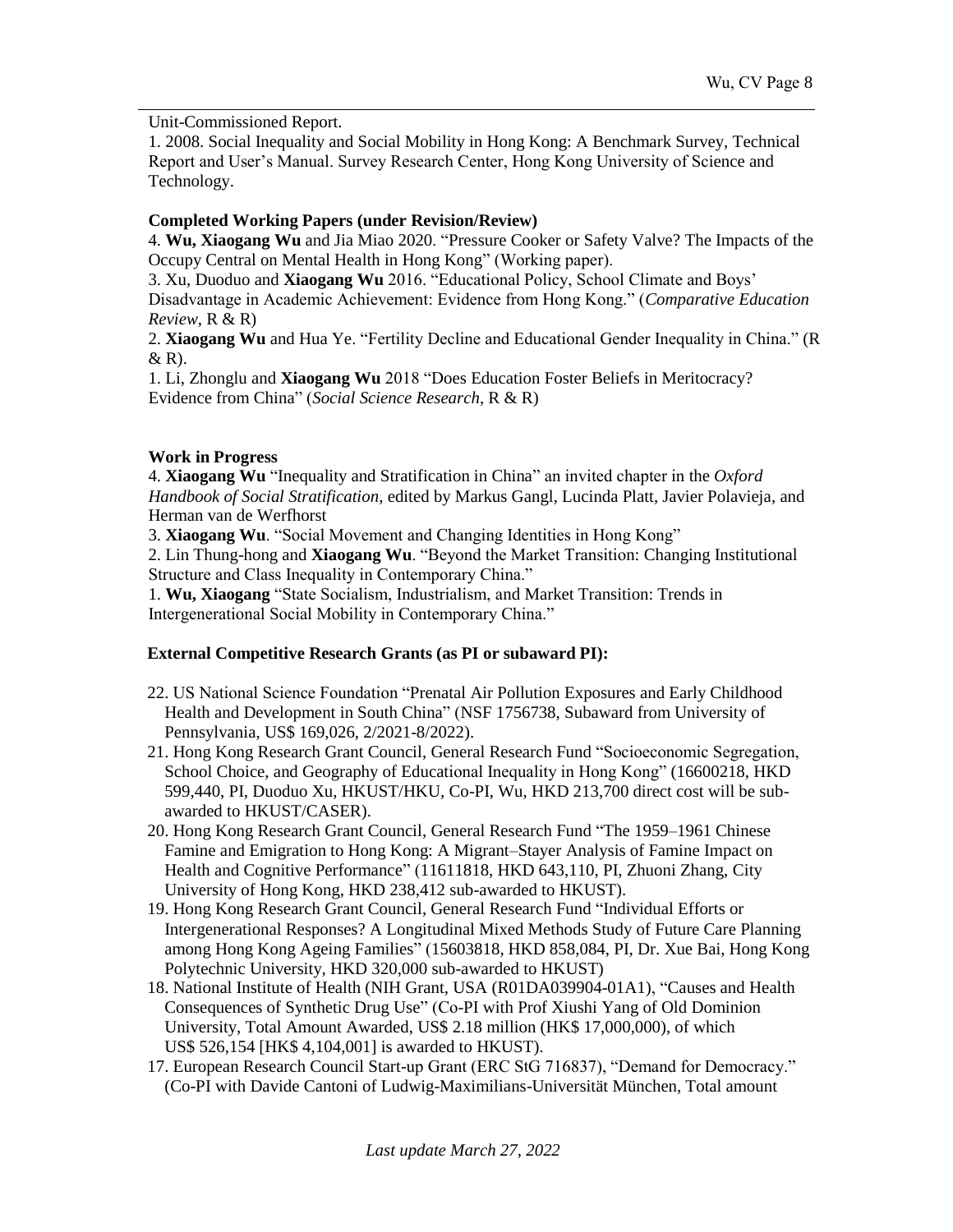awarded,  $\epsilon$  1,494,647.00, of which  $\epsilon$  637,500.00 [HK\$ 5,253,000] is awarded to HKUST as the Partner institution).

- 16. Hong Kong Research Grant Council, Collaborative Research Fund (C6011-16G), "Community and Population Aging in Hong Kong: An Extension of the Hong Kong Panel Study of Social Dynamics (HKPSSD)." (1/4/2-2017-31/3/2020, HK\$ 4,939,971.00)
- 15. Hong Kong Research Grant Council, General Research Fund (16604516). "Ethnic Enclaves, Migrant Settlement, and Socio-spatial Differentiation in Metropolitan Shenzhen" (1/1/2017- 31/12/2019, HK\$473,476).
- 14. Hong Kong Research Grant Council General Research Fund "The Dynamics of Ethnic Stratification amid China's Economic Transition" (12/2015-12/2017, HK\$683,148).
- 13. Hong Kong Research Grant Council Early Career Scheme "Neighborhood characteristics, parental practices and immigrant children's academic performance and non-cognitive skills in Hong Kong" (1/1/2015-31/12/2016) (PI, Zhang Zhuoni, City University of Hong Kong, Direct cost transferred to HKUST HK\$ 95,800).
- 12. Hong Kong Research Grant Council General Research Fund "Seeking Help for Mental Health Problems in Hong Kong: The Influence of Family" (1/1/2015-31/21/2017) ) )(PI, Chen Juan, Hong Kong Polytechnic University, Direct cost transferred to HKUST, HK\$ 600,000)
- 11. Hong Kong SAR CPU Public Policy Research Fund "Hong Kong Immigrants in Shenzhen: Facts and Challenges." HK\$ 229,452.60 (PPR14HS07 1/8/2014 - 31/7/2015)
- 10. Hong Kong SAR CPU Public Policy Research Fund "Dynamics of Poverty in Hong Kong: a Supplementary Survey." HK\$ 423,000 (PPR14HS04, 1/6/2014 - 31/5/2015)
- 9. Prestigious Fellowship Scheme under Humanities and Social Sciences Panel, 2012 (relief of teaching and administrative duties and research support, equivalent to HK\$ 769,660).
- 8. Hong Kong Research Grant Council General Research Fund, "Consequences of Internal and Cross-border Migration in China for Children: A Mainland-Hong Kong Comparison" HK\$ 1,150,000 (GRF Jan 2012-Dec 2014)
- 7. Hong Kong Research Grant Council General Research Fund "Higher Education, Elite Formation and Social Stratification in Contemporary China." HK\$ 1,205,568 (GRF 644510, Jan 2011-Dec 2013).
- 6. Strategic Public Policy Research Grants. "Hong Kong Panel Studies of Social Dynamics" HK\$ 3,960,000 (June 2009 –August 2014).
- 5. Hong Kong Research Grant Council General Research Fund "Social Mobility and Stratification Dynamics in China since mid-1990s." HK\$661,520 (GRF 644208 Sept 1 2008- Aug 31, 2011).
- 4. Chiang Ching-Kuo Foundation for International Scholarly Exchange, Taiwan ROC "Self-employment and Private Entrepreneurship in China's Economic Transition" (RG006-P-07), USD 35,000 (Sept 1, 2008 – August 31, 2010).
- 3. National Academy of Education/Spencer Post-doctoral Fellowship 2006-2007 (USD 55,000).
- 2. Hong Kong Research Grant Council Public Policy Research Grant, "Social Inequality and Mobility in Hong Kong, a Benchmark Study" (HKUST 6003-PPR20051), HK\$ 981,000 (April 2006- Oct 2008).
- 1. Hong Kong Research Grant Council Earmarked Research Grant "Educational Inequalities in Reform-era China, 1990-2000" (HKUST6424/05H, HK\$ 531,440, 2005-2008).

### **Research Supported by Private Donation and Other Sources**

1. "An innovative policy experiment to promote social mobility in Hong Kong: A randomized control study on the effectiveness of an early childhood family-based and internet-based intervention" (with Richard Wong [HKU], Pauline Sung [PolyU]) (**HK\$ 1,400,000 direct cost, 1/01/2017 - 31/12/2021**).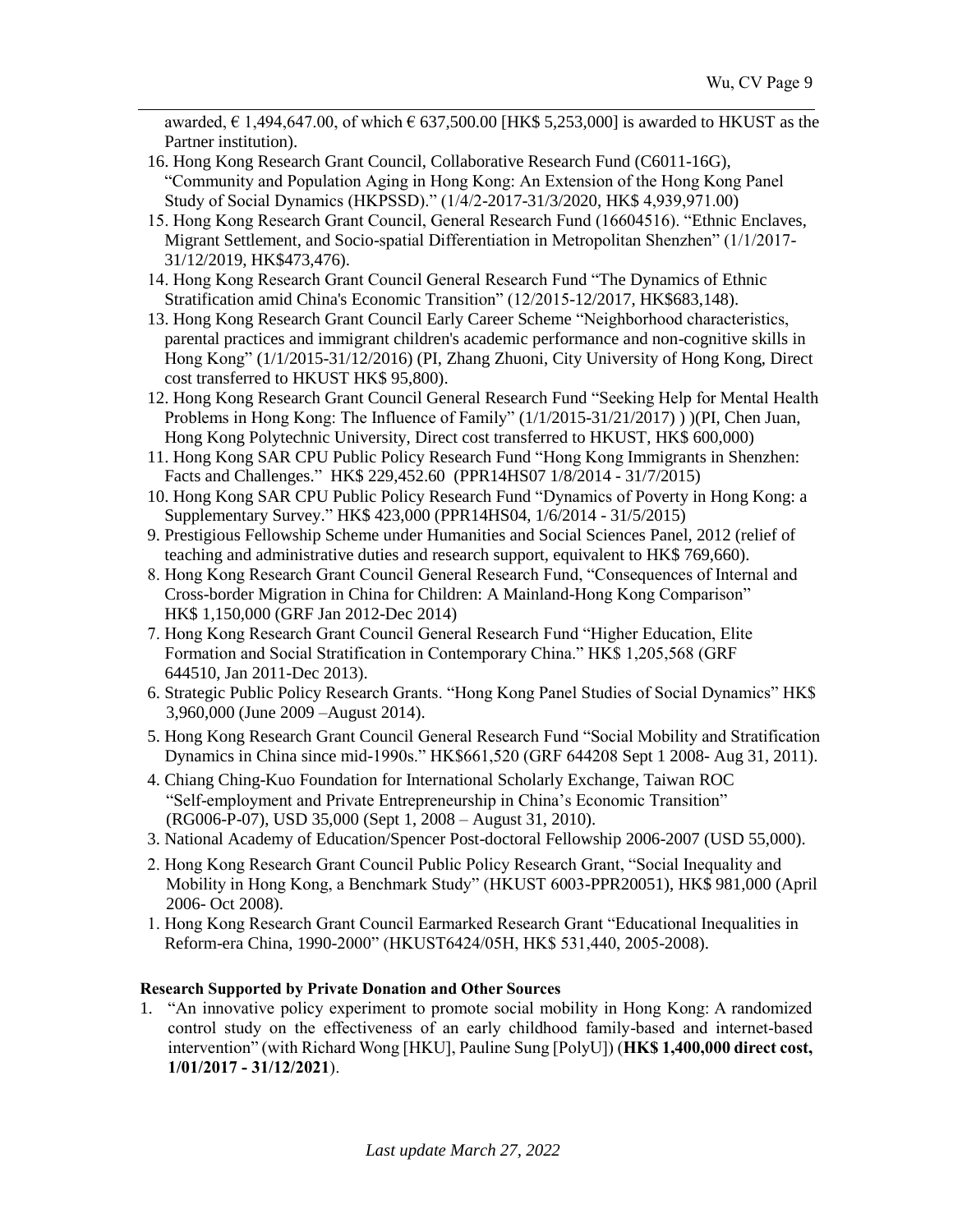## **Data Collection Projects**

- 1. **Life Experience and Community during COVID-19 in the US**: completed two waves of panel survey of a US national representative sample (N=4407 in Wave 1 [Oct 2020] and N=3439 in Wave 2 [April 2021]) ) to examine the impact of the COVID-19 pandemic on individual's economic and social life, subjective well-being, perceptions and attitudes, and social participation.
- 2. **Shanghai Urban Neighborhood Survey** (SUNS) (in Shanghai University): completed 540 city-wide representative community surveys in 2004, and 5,102 household surveys including 8,631 adults and 1892 children in 180 communities (2016-2017); Wave II completed in November 2019.
- 3. **Hong Kong Panel Study of Social Dynamics** (HKPSSD): The first city-wide representative household panel survey in Hong Kong, completed the first wave in 2011 (3214 households, 7218 adults and 958 children, and the follow-up surveys in 2013 and 2015, and the  $4<sup>th</sup>$  wave completed in 2017, a refreshment sample in 2019, and an internet interim survey and the  $5<sup>th</sup>$ wave survey is scheduled in 2020, respectively.
- 4. **Dynamics of Poverty in Hong Kong: a Supplementary Survey**, completed in 2015, 892 adults from 505 families in Hong Kong (Design similar to HKPSSD).
- 5. **Hong Kong Panel Study of Social Dynamics (HKPSSD)-Refreshment Sample Survey**, 1960 adults from 1,007 households completed interviews in 2014.
- 6. **Beijing College Student Panel Survey (**via Renmin University of China): the citywide representative survey of freshmen and junior students in 2009. 4,771 students have completed the first wave of interview, and they are followed up in 2010, 2011, 2012, and 2013, respectively, and to be followed in 2020/2021. .
- 7. **Chinese General Social Survey (2010-2019)** (via Renmin University of China): National representative annual survey of individuals aged 18 or above (roughly 12,000 individuals each year).
- 8. **The Hong Kong Social Stratification and Mobility Survey**, 2006. 4,013 adults aged 18 to 60 have completed interviews.

### **Professional Service**

Founding Editor, *Chinese Sociological Review* (2011-);

Editorial board, *Social Forces* (2011-2013; 2014-2017; 2018-) ; Editorial board, *Sociology of Education* (2015-2018), *Social Science Research* (2016-)*, Research in Social Stratification and Mobility* (2010-). *Work, Employment and Society* (2014-), *Chinese Journal of Sociology* (2016-) Executive member of editorial board, *The China Review* (2010-)

Chair, Academic Advisory Committee, Chinese General Social Survey, National Survey and Data Center, Renmin University of China (2013-).

Memberships: American Sociological Association, Population Association of America,

*Last update March 27, 2022*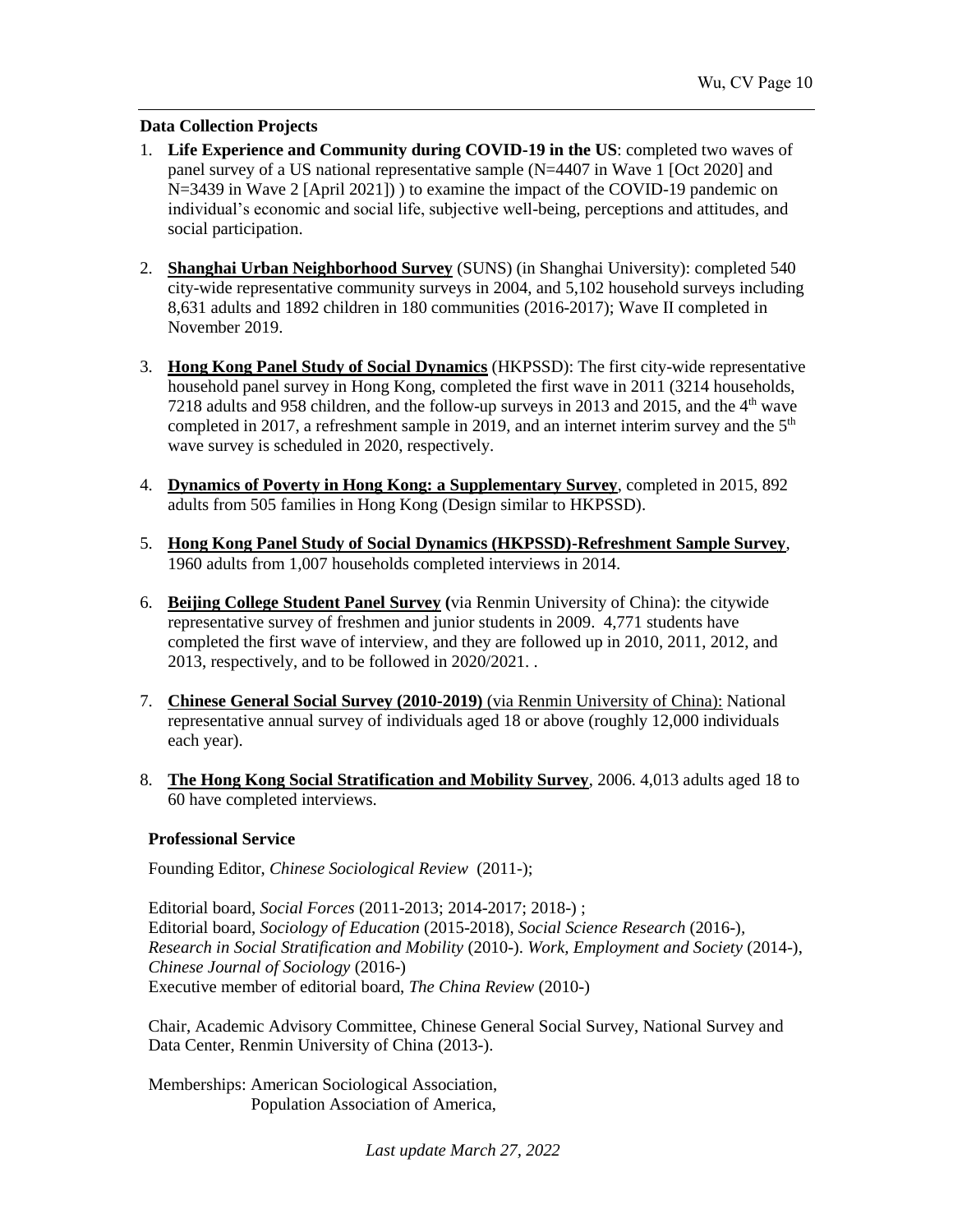International Sociological Association Research Committee 28 (RC28) International Chinese Sociological Association (ICSA)

Organizer, International Chinese Sociological Association Summer Meeting at New York University, Nov 20-21, 2020. Organizer, International Chinese Sociological Association Summer Meeting at New York University, August 9, 2019. Organizer, International Chinese Sociological Association-Asia Meeting, Hong Kong University of Science and Technology, Dec 19-20, 2018. Organizer, International Chinese Sociological Association Summer Meeting at Princeton University, August 10, 2018 Organizer, International Sociological Association-Research Committee on Social Stratification and Mobility (ISA-RC28) Spring Meeting in Hong Kong, May 10-13, 2012

Dissertation/thesis external examiner, Oxford University, Chinese University of Hong Kong, City University of Hong Kong, Hong Kong Baptist University.

Tenure and Promotion Review: Harvard University, Peking University, National University of Singapore, Academia Sinica (Taiwan), Nanyang Technological University, University of Macau, Hong Kong Baptist University, Xi'an Jiaotong University

MA in Social Science/MS in Global China Studies (research mentorship): ZHOU, Muzhi (2011-2013), M Phil/PhD student in Sociology, University of Oxford, now Assistant Professor, Hong Kong University of Science and Technology (Guangzhou). YIN, Jun (2016-2017), M Phil Student in Social Science, HKUST GUO, Jiao (2018-2019). PhD Student in Sociology, University of Hong Kong.

### **Visiting PhD Student:**

Jaap Nieuwenhuis (Spring, 2014), PhD student, Department of Human Geography and Planning, Utrecht University, worked at Faculty of Architecture and the Built Environment**,** Delft University of Technology, the Netherlands, now Assistant Professor in Dept. of Sociology, University of Groningen.

### **Other University/Department Service at NYU Shanghai and New York**

Founding Director, Center for Applied Social and Economic Research, NYU Shanghai (9/2020-) Elected Member, Faculty Grievance Committee, NYU Shanghai (11/2020-) Tenure Review Committee, Dept of Sociology, NYU New York (2020) Graduate Student Admission Committee, Dept of Sociology, NYU New York (2020-2021)

### **Service at HKUST and in Hong Kong**

Member, Selection Panel for Hong Kong PhD Fellowship, UGC (2016-2017, 2018-2019) Member, Social Science Panel, UGC Research Assessment Exercise (2013-2014) Chair, Appointments and Substantiation (Tenure) Committee, School of Humanities and Social Science (, 2011-2014, 2016-2017, 2018-2020). Founding Director, the Center for Applied Social and Economic Research (2009-2020) Chair, Appointments and Substantiation Committee, Division of Public Policy (2018-2019) Chair, Merit Review Committee, Division of Social Science (2018-2019, 2019-2020) Member, Search and Appointment Committee, Division of Social Science (2015-2016, 2016- 2017, 2018-2019) Member, Merit Review Committee, Division of Social Science (2015-2016, 2016-2017).

Member, Research Committee, Division of Social Science (2015-2016)